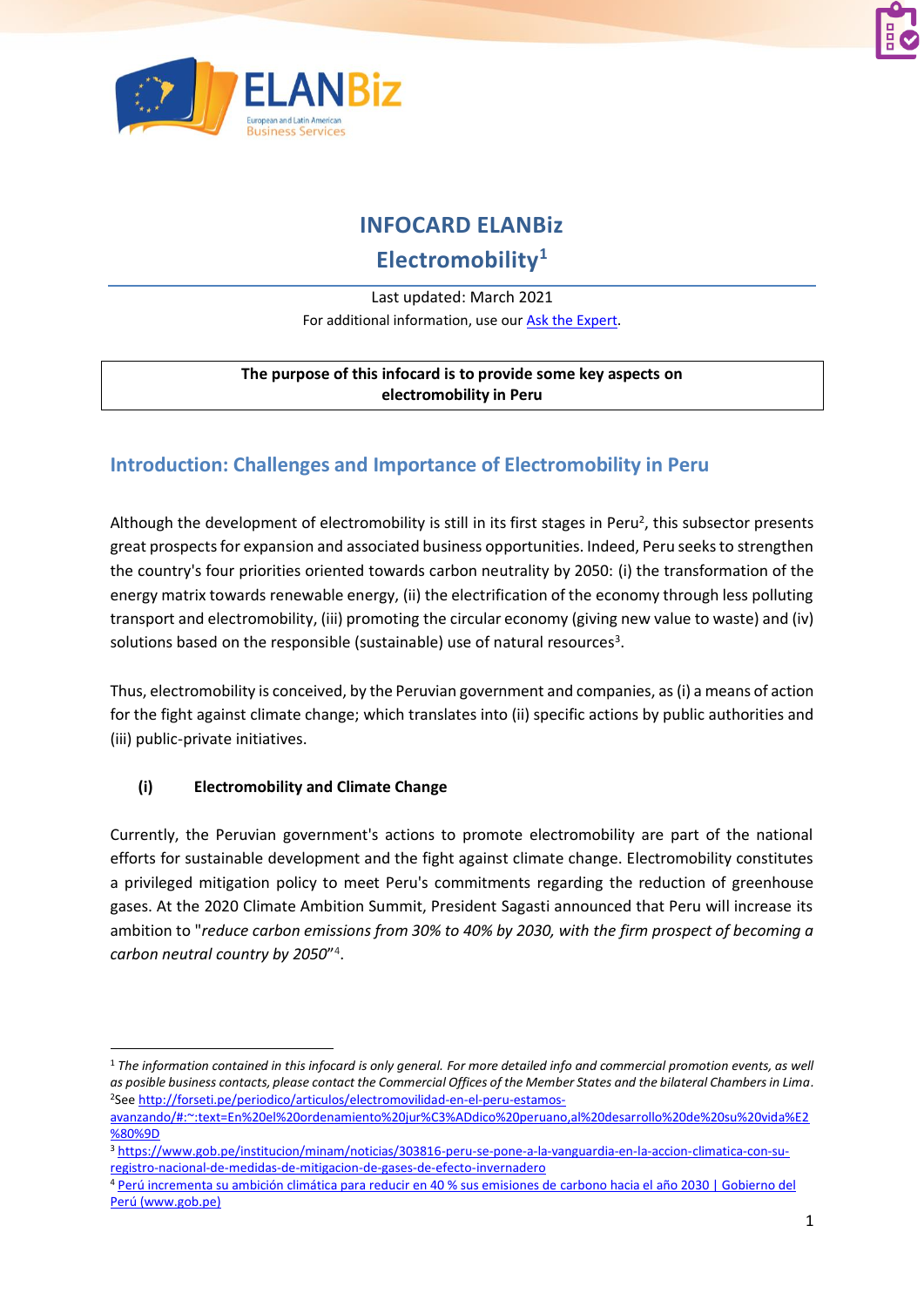



On the other hand, it is should be noted that electromobility allows the reduction of other polluting gases and noise, so its massive implementation would improve people's quality of life.

In this regard, since 2018 the Ministry of Environment (MINAM) is overseeing the multisectoral response to help implement policies which contribute to sustainable development and clean energy production, thus contributing to the national goals of reducing CO2 emissions by 2030<sup>5</sup>. As part of the international commitments adopted by Peru, the Ministry of Energy and Mining launched the **National**  Appropriate Mitigation Policies (NAMA) project for the energy sector<sup>6</sup>. One of these commitments is aimed at "*promoting the development of public policies which establish mechanisms that allow the widespread use of sustainable energy technologies, through the massification of electric vehicles*".

#### **(ii) Specific Actions to Increase Electromobility**

The Peruvian government amended the National Vehicle Regulation (RNV), through Supreme Decree [N° 019-2018-MTC,](https://www.gob.pe/institucion/mtc/normas-legales/308446-019-2018-mtc) with the aim of integrating new technologies, **such as electric vehicles and hybrid vehicles**, into the automotive fleet. Along the same lines, through [Supreme Decree N°](https://busquedas.elperuano.pe/normaslegales/decreto-supremo-que-aprueba-disposiciones-sobre-la-infraestr-decreto-supremo-n-022-2020-em-1879172-2/) 022-2020-EM, the Ministry of Energy and Mining passed provisions in order to implement charging infrastructure and electric power supply, for electric mobility.

In terms of specific projects, in recent years there have been several public-private collaboration projects focused directly on the transition to electric vehicles, such as **electric buses**<sup>7</sup> in certain districts of the capital, the electrification of mobile units for mining activities (heavy-duty trucks)  $8$  and the implementation of **electric** "**motorcycle cabs**" **9** .

#### **(iii) Public-private Initiatives**

In recent years, the development of the electromobility subsector has been focused on the implementation of pilot projects based on agreements between private sector companies and local

<sup>5</sup> [Perú apuesta por la electromovilidad para hacer frente al cambio climático | Gobierno del Perú \(www.gob.pe\)](https://www.gob.pe/institucion/minam/noticias/19402-peru-apuesta-por-la-electromovilidad-para-hacer-frente-al-cambio-climatico)

<sup>6</sup> [http://namasenergia.minem.gob.pe//es-pe/pagina/que-es-una-nama](http://namasenergia.minem.gob.pe/es-pe/pagina/que-es-una-nama)

<sup>7</sup> <https://engie-energia.pe/historias/engie-pone-en-circulacion-primer-bus-electrico-en-lima>

<sup>8</sup> <https://elgasnoticias.com/antamina-ferreyros-pone-en-operacion-la-primera-flota-de-camiones-electricos-en-el-peru/>

<sup>9 &</sup>quot;Motorcycle-cabs" are vehicles that consist of the adaptation of a linear motorcycle to transport two people in the back in a transversal way, commonly used as public transport for short distances in economically less favored sectors of the large cities of Peru. They are also massively used in provincial cities, replacing their conventional fuel tanks with electric motors. See: <https://gestion.pe/economia/produce-iniciara-conversion-motores-electricos-mototaxis-proximo-ano-244388-noticia/>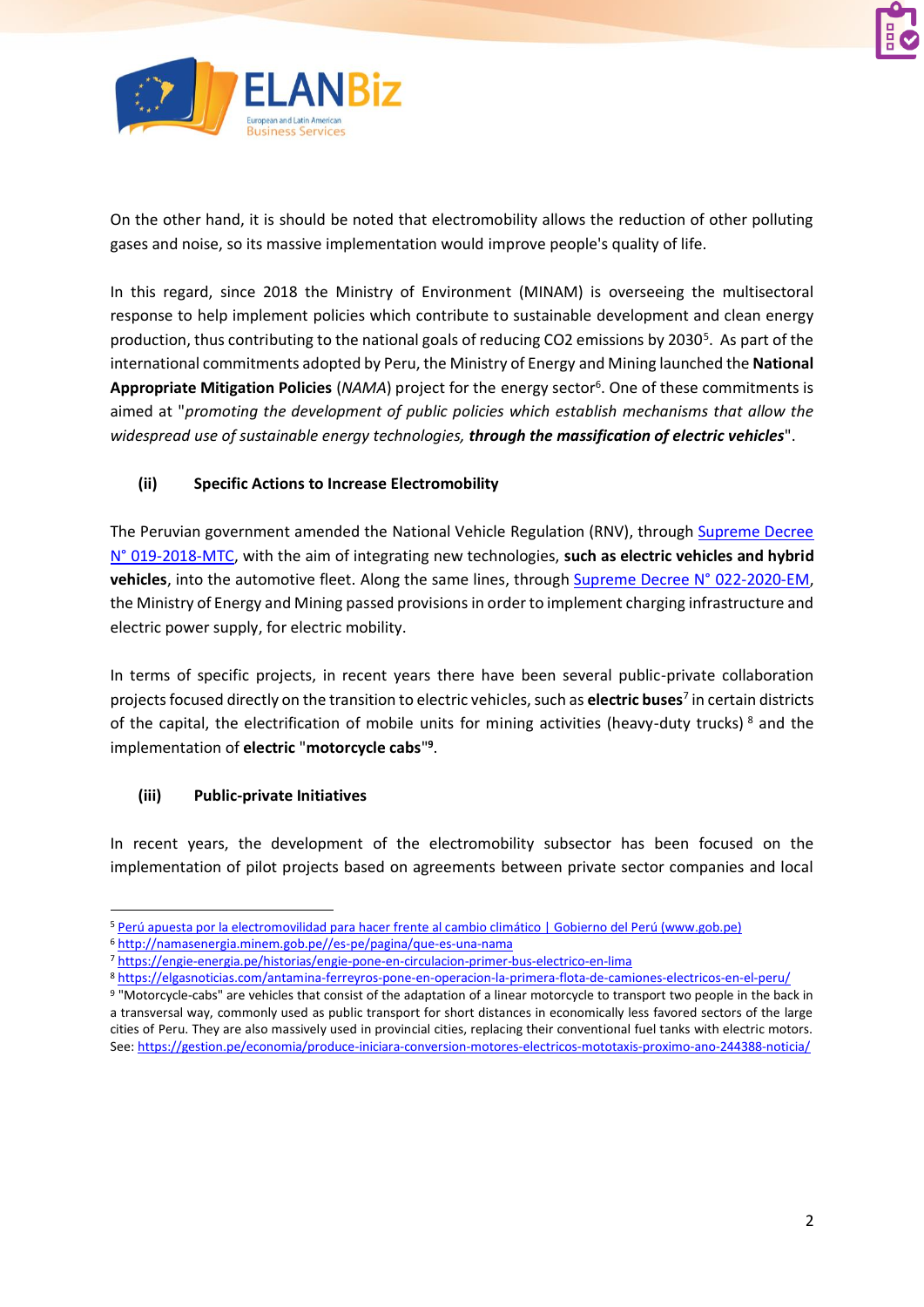



governments<sup>10</sup>, as well as on the introduction of policies to promote its development<sup>11</sup>. In terms of pilot projects, **the pioneers have been the European utilities Engie (France) and Enel (Italy)**, the latter through its Enel X division. Likewise, large companies active in sectors as diverse as telecommunications, hydrocarbons, electricity and renewable energies, which have aligned their environmental strategy with the country's goals, apply environmental footprint standards<sup>12</sup>.

### **Characteristics of Electromobility Companies in Peru**

Currently, some companies, mainly from the utilities and automotive sectors, are developing projects related to electromobility in the country. One of the most important is Engie, a French utility, which has developed a **pilot plan for electric buses** together with the District Municipality of San Isidro, in order to demonstrate that buses powered by electric energy are equally or more efficient than conventional buses, with the benefits of zero CO2 emissions and a significant reduction in noise.

On the other hand, the transnational energy company Enel  $X^{13}$ , a subsidiary of the Italian utility Enel, the Chinese vehicle company BYD, and the cab company *Taxi Directo* have recently signed an alliance to provide **the first fleet of electric cabs in the country**<sup>14</sup>, with the aim of demonstrating that sustainability in public transportation is possible.

Concerning the luxury car segment of the market, Porsche, part of the Volkswagen Group, is the first company to introduce the Porsche Taycan model to the Peruvian market<sup>15</sup>.

### **Regulatory Framework and Bills**

During the last few years, Peru has seen some progress in electromobility regulation, which is reflected in the following regulations:

|                         | <b>Marco Normativo Electromovilidad</b>                                                       |
|-------------------------|-----------------------------------------------------------------------------------------------|
| <b>Normas Generales</b> | Supreme Decree N° 022-2020-EM - Supreme Decree approving                                      |
|                         | provisions on charging infrastructure and electric energy supply for                          |
|                         | electric mobility.                                                                            |
|                         | Law N° 27345 - Law for the Promotion of the Efficient Use of Energy,                          |
|                         | Supreme Decree N° 053-2007-EM - Regulation of the Law for the<br>$\qquad \qquad \blacksquare$ |
|                         | Promotion of the Efficient Use of Energy.                                                     |
|                         | Supreme Decree N° 181-2019-EF - Supreme Decree that modifies the<br>$\overline{\phantom{a}}$  |
|                         | Selective Consumption Tax applicable to the goods of the New                                  |
|                         | Appendix IV of the Single Organized Text of the General Sales Tax and                         |

<sup>10</sup> <https://engie-energia.pe/historias/engie-pone-en-circulacion-primer-bus-electrico-en-lima>

<sup>13</sup><https://www.enelx.com/pe/es/resources/medios-noticias/news/ya-llego-a-lima-la-primera-flota-de-taxis-electricos>

<sup>11</sup><https://gestion.pe/peru/vehiculos-electricos-emiten-norma-sobre-recargas-en-domicilios-y-grifos-nndc-noticia/> <sup>12</sup>https://huellacarbonoperu.minam.gob.pe/huellaperu/#/inicio

<sup>14</sup> <https://energiminas.com/por-seis-meses-circularan-dos-taxis-electricos-por-lima-y-callao-de-enel-x-byd-y-taxi-directo/>

<sup>15</sup> [https://www.porsche.com/latin-america-es/\\_peru\\_/models/taycan/taycan-models/taycan-4s/](https://www.porsche.com/latin-america-es/_peru_/models/taycan/taycan-models/taycan-4s/)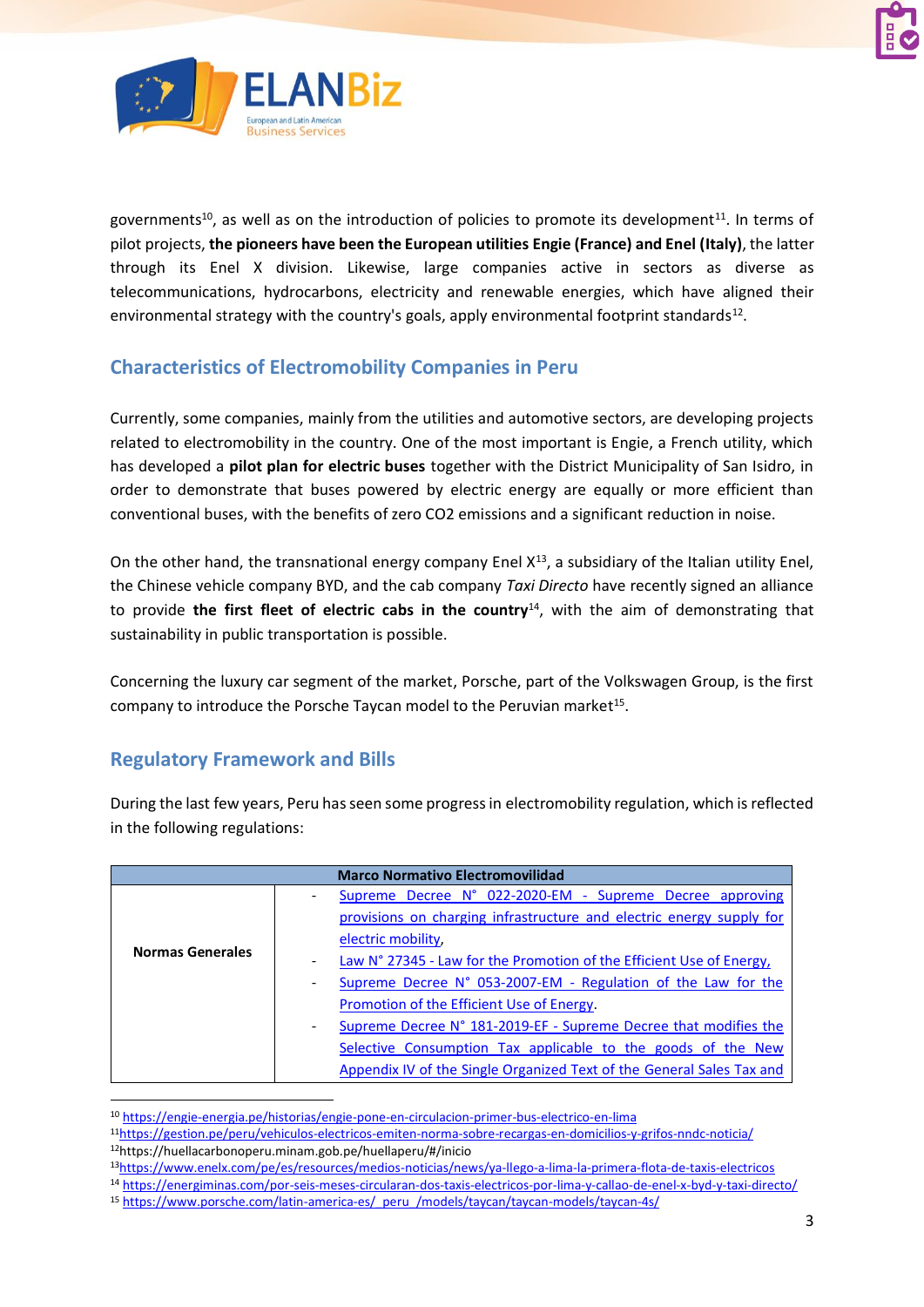



|                                                                                              | Selective Consumption Tax Law and the Regulations of the Income Tax<br>Law.                                                                                                                                                                                                                                                                                                                                                                                                                                                                                  |
|----------------------------------------------------------------------------------------------|--------------------------------------------------------------------------------------------------------------------------------------------------------------------------------------------------------------------------------------------------------------------------------------------------------------------------------------------------------------------------------------------------------------------------------------------------------------------------------------------------------------------------------------------------------------|
| <b>Bills which seek to</b><br>promote a greater<br>penetration of<br>electromobility in Peru | Bill 2182/2017-CR, which proposed the "Law that declares of national<br>interest and public necessity the encouragement and promotion of the<br>use of hybrid-electric vehicles and the pumping equipment necessary<br>for their operation".<br>Bill 3446/2018-CR, which proposed the "Law that declares of national<br>$\overline{\phantom{0}}$<br>interest and public necessity the promotion of the use of electric<br>vehicles (EV) or plug-in hybrid vehicles (PHEV) as well as the<br>implementation of the appropriate infrastructure for their use". |

### **Projected Growth in the Sector's Demand**<sup>16</sup>

Based on data published in the [Osinergmin](https://www.osinergmin.gob.pe/SitePages/default.aspx)'s regulator's report "The renewable energy industry in Peru: 10 years of contributions to climate change mitigation", of March 2017, the transportation sector **is responsible for 41.7% of total CO2 emissions at the national level**. Likewise, the same report indicates that transportation accounts for 40% of the total energy consumed in the country.

Currently, this sector consumes almost exclusively **fossil fuels** (gasoline, oil or gas). However, due to the constant changes in the perception of individuals and companies, regarding sustainability and the country's goals in relation to climate change, as well as the development of clean and sustainable energy sources, it is only a matter of time before the transportation market, both individual and massive, is fully incorporated into this energy transition.

New regulations regarding the use of clean and sustainable energies over conventional energies show that, **in the coming years, the electric vehicle fleet will increase exponentially**, due to better commercial conditions and reduced maintenance costs for individuals. <sup>17</sup>



<sup>16</sup> <https://www.fenix.com.pe/electromovilidad-oportunidad-y-desafios-para-el-sector-energia/>

<sup>17</sup><https://www.greenfinancelac.org/wp-content/uploads/2020/02/MTC-Panorama-de-En-en-Peru%CC%81.pdf>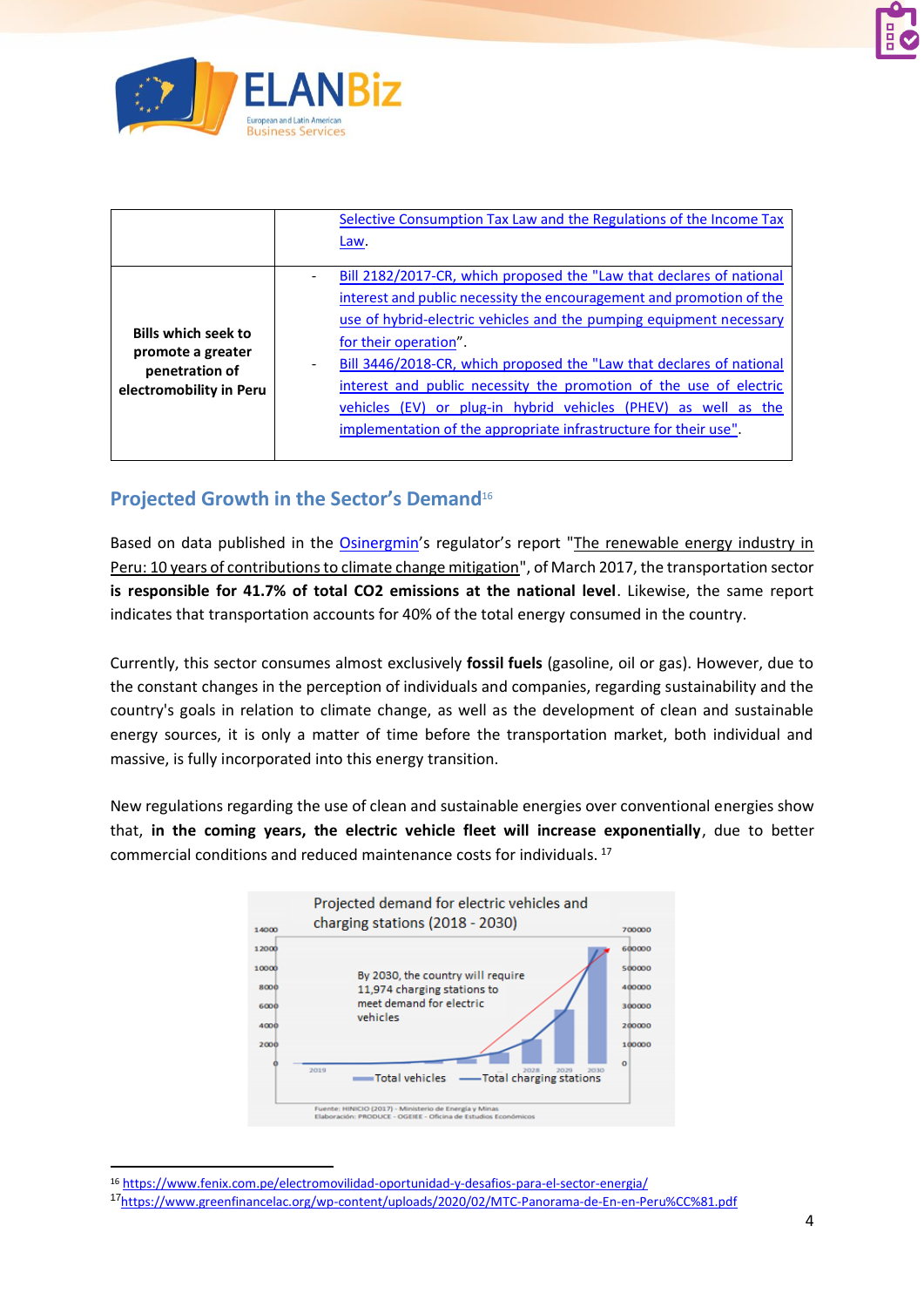



## **Business Potential, including Opportunities for the Provision of Specialized Components and Technical Services**

Business opportunities in the electromobility sector in Peru can be found mainly in the following subsegments:

- i) the supply of **components for electric vehicle charging stations**;
- ii) the **import of vehicles or the management of fleets** for mass transportation; and,
- iii) integration into the global value chain of **lithium batteries**, the main component of electric vehicle batteries, an aspect that is more closely related to the exploitation of this mineral, but which is worth commenting on.

With regard to **components for charging stations**, there are business opportunities for the supply of components and electrical installations necessary for their massive installation. In particular with European utilities which already have electromobility projects in the country, such as Engie and Enel.

In addition, concerning the **import of vehicles or fleets of vehicles**, urban mass transportation presents an interesting business opportunity with the recent creation of the Urban Transportation Authority [\(ATU\) of Lima and Callao](https://www.atu.gob.pe/) (the main metropolitan area of Peru, with more than 11 million inhabitants). The ATU is an entity attached to the Ministry of Transportation and Communications, whose mission is to organize and oversee urban traffic in Lima and Callao.

Although it is true that there are still no legislative tax incentives to encourage the import of these vehicles, the government is already working on the implementation of more and better policies to promote such purchases. One of such policies is the amendment of the National Vehicle Regulation<sup>18</sup> which includes the necessary specifications so that the National Superintendence of Customs and Tax Administration (SUNAT) and the National Superintendence of Public Registries (SUNARP), entities in charge of customs control and registry of vehiclesin the country, respectively, can properly incorporate the vehicles and auto parts imported or produced in the country. Another one would be Ministerial Resolution N° 250-2019-MINEM<sup>19</sup>, which authorizes the publication of the Supreme Decree that passed provisions to facilitate the development of the electric and hybrid vehicle market, and its supply infrastructure.

Likewise, the private sector is also promoting new initiatives in the area of electromobility, as is the case with Enel X<sup>20</sup>, which is working on a 100% electric Pan-American corridor, Peru being one of the beneficiaries. The first network of electric charging stations in the country has already been installed,

<sup>18</sup> <https://movelatam.org/entrada-de-vehiculos-electricos-al-peru/>

<sup>19</sup> [https://cdn.www.gob.pe/uploads/document/file/356794/RM\\_N\\_\\_250-2019-MINEM-DM.pdf](https://cdn.www.gob.pe/uploads/document/file/356794/RM_N__250-2019-MINEM-DM.pdf)

<sup>20</sup> [https://www.enel.pe/es/conoce-enel/prensa/news/d202010-enel-x-crea-el-primer-corredor-panamericano-100-](https://www.enel.pe/es/conoce-enel/prensa/news/d202010-enel-x-crea-el-primer-corredor-panamericano-100--electrico.html) [electrico.html](https://www.enel.pe/es/conoce-enel/prensa/news/d202010-enel-x-crea-el-primer-corredor-panamericano-100--electrico.html)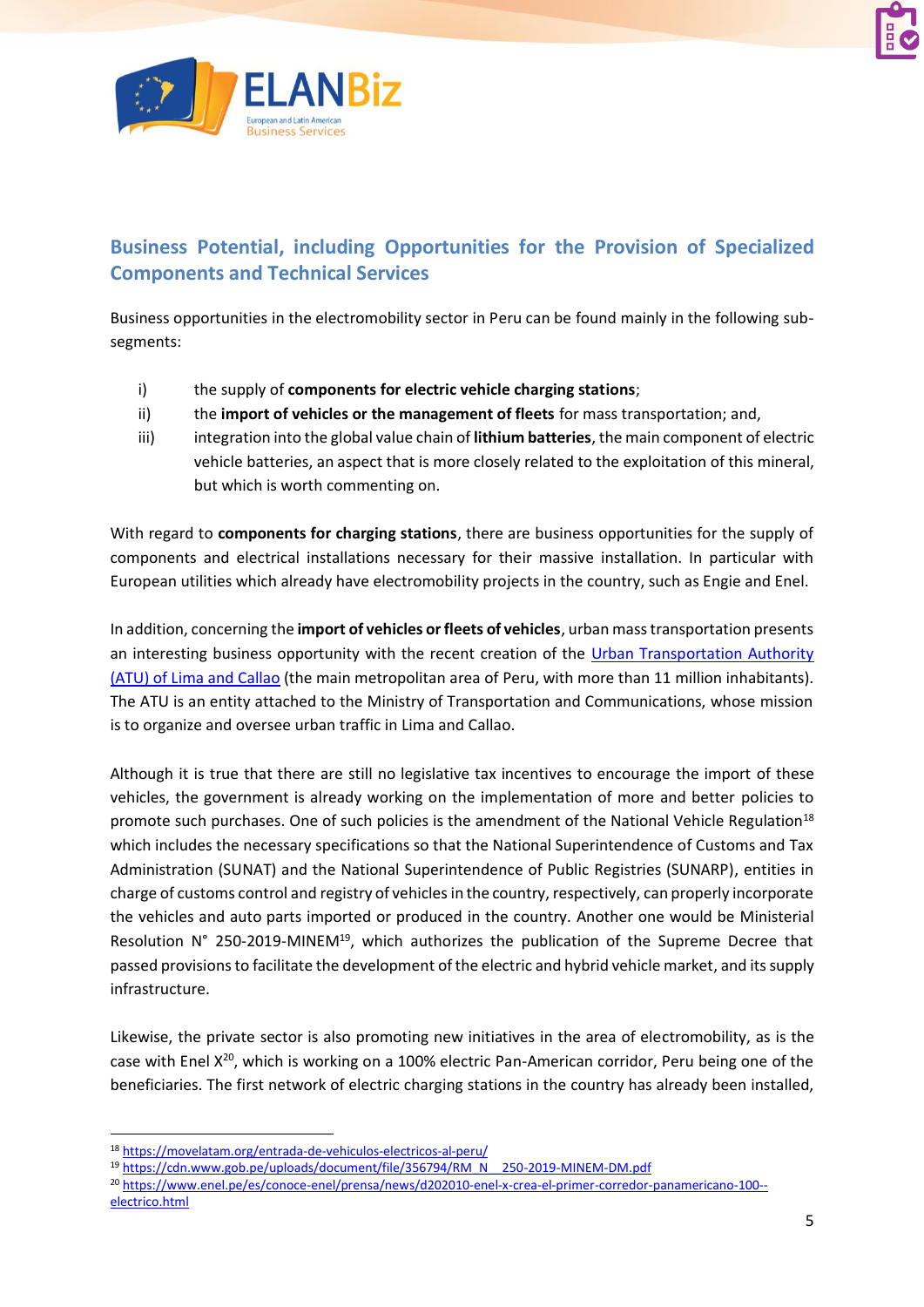



with more than 40 electric charging stations nationwide. On the other hand, the Automotive Association of Peru (APP) is actively participating in and promoting the Government's National Electromobility Plan<sup>21</sup>, through plans and proposals for improvement that will help meet the goals set by the Plan. Currently, the APP already has an Electric Vehicle Committee<sup>22</sup>, which will be responsible for assessing the infrastructure needs of the market and will be in charge of promoting and massifying the use of electric cars in Peru, together with companies and brands that already have this technology worldwide.

Moreover, the ATU has already made the draft for Technical Specifications for the Standardization of the physical and motor characteristics of the Electric Standard Bus<sup>23</sup>, available for comments. This document will be relevant to identify the standards and essential components for this type of mass transit vehicle.

Likewise, a business opportunity with great potential, which will grow simultaneously with the increase in the electric vehicle fleet and the sustainable energy industry in general, is **lithium production**. 24 Lithium is an alkaline metal characterized by being the lightest solid metal with physical properties such as high heat capacity and thermal conductivity, as well as excellent electrical conductivity, among others. Most electric vehicles are powered by lithium batteries, which are devices designed to store large amounts of electrical energy. The main attributes of these batteries are the lightness of their components, as well as their high charging capacity and durability.

In 1998, only 7% of the global demand for lithium was destined to batteries for electronic devices and electric cars, while by 2017, the total demand for lithium destined for batteries for electronics and electric cars rose to 47%: almost 50% of the total demand, taking into account that an exponential increase in the sector has not yet been seen. Thus, it is estimated that in the next 10 years the use of lithium batteries in electric vehicles will rise to 79%, from 32% in 2019<sup>25</sup>.

A study conducted by the USGS and Deutsche Bank showed a projection of lithium use by 2025, which shows a strong focus on the **new and large demand for lithium for electric vehicles**. 26

<sup>24</sup> Electromobility, Concepts, Policies and Lessons Learned for Peru, Osinergmin, 2019

<sup>21</sup> [https://aap.org.pe/aap-propone-modernizar-transporte-publico-con-buses-electricos-y-exonerar-de-igv-a-vehiculos](https://aap.org.pe/aap-propone-modernizar-transporte-publico-con-buses-electricos-y-exonerar-de-igv-a-vehiculos-ecoamigables/)[ecoamigables/](https://aap.org.pe/aap-propone-modernizar-transporte-publico-con-buses-electricos-y-exonerar-de-igv-a-vehiculos-ecoamigables/)

<sup>22</sup> <https://automundo.pe/aap-presenta-nuevo-comite-de-vehiculos-electricos/>

<sup>&</sup>lt;sup>23</sup> "Draft of Technical Specifications for the Standardization of the Physical and Motor Characteristics of the Electric Standard Bus[" https://www.gob.pe/institucion/atu/normas-legales/1650948-002-2021-atu-dir](https://www.gob.pe/institucion/atu/normas-legales/1650948-002-2021-atu-dir) 

[https://www.osinergmin.gob.pe/seccion/centro\\_documental/Institucional/Estudios\\_Economicos/Libros/Osinergmin-](https://www.osinergmin.gob.pe/seccion/centro_documental/Institucional/Estudios_Economicos/Libros/Osinergmin-Electromovilidad-conceptos-politicas-lecciones-aprendidas-para-el-Peru.pdf)[Electromovilidad-conceptos-politicas-lecciones-aprendidas-para-el-Peru.pdf](https://www.osinergmin.gob.pe/seccion/centro_documental/Institucional/Estudios_Economicos/Libros/Osinergmin-Electromovilidad-conceptos-politicas-lecciones-aprendidas-para-el-Peru.pdf)

<sup>&</sup>lt;sup>25</sup> [Litio despega en América Latina, pero no en Perú | EL MONTONERO](https://elmontonero.pe/economia/litio-despega-en-america-latina-pero-no-en-peru)

<sup>&</sup>lt;sup>26</sup> Graphic obtained from the book: Electromobility, Concepts, Policies and Lessons Learned for Peru, Osinergmin, 2019 [https://www.osinergmin.gob.pe/seccion/centro\\_documental/Institucional/Estudios\\_Economicos/Libros/Osinergmin-](https://www.osinergmin.gob.pe/seccion/centro_documental/Institucional/Estudios_Economicos/Libros/Osinergmin-Electromovilidad-conceptos-politicas-lecciones-aprendidas-para-el-Peru.pdf)[Electromovilidad-conceptos-politicas-lecciones-aprendidas-para-el-Peru.pdf](https://www.osinergmin.gob.pe/seccion/centro_documental/Institucional/Estudios_Economicos/Libros/Osinergmin-Electromovilidad-conceptos-politicas-lecciones-aprendidas-para-el-Peru.pdf)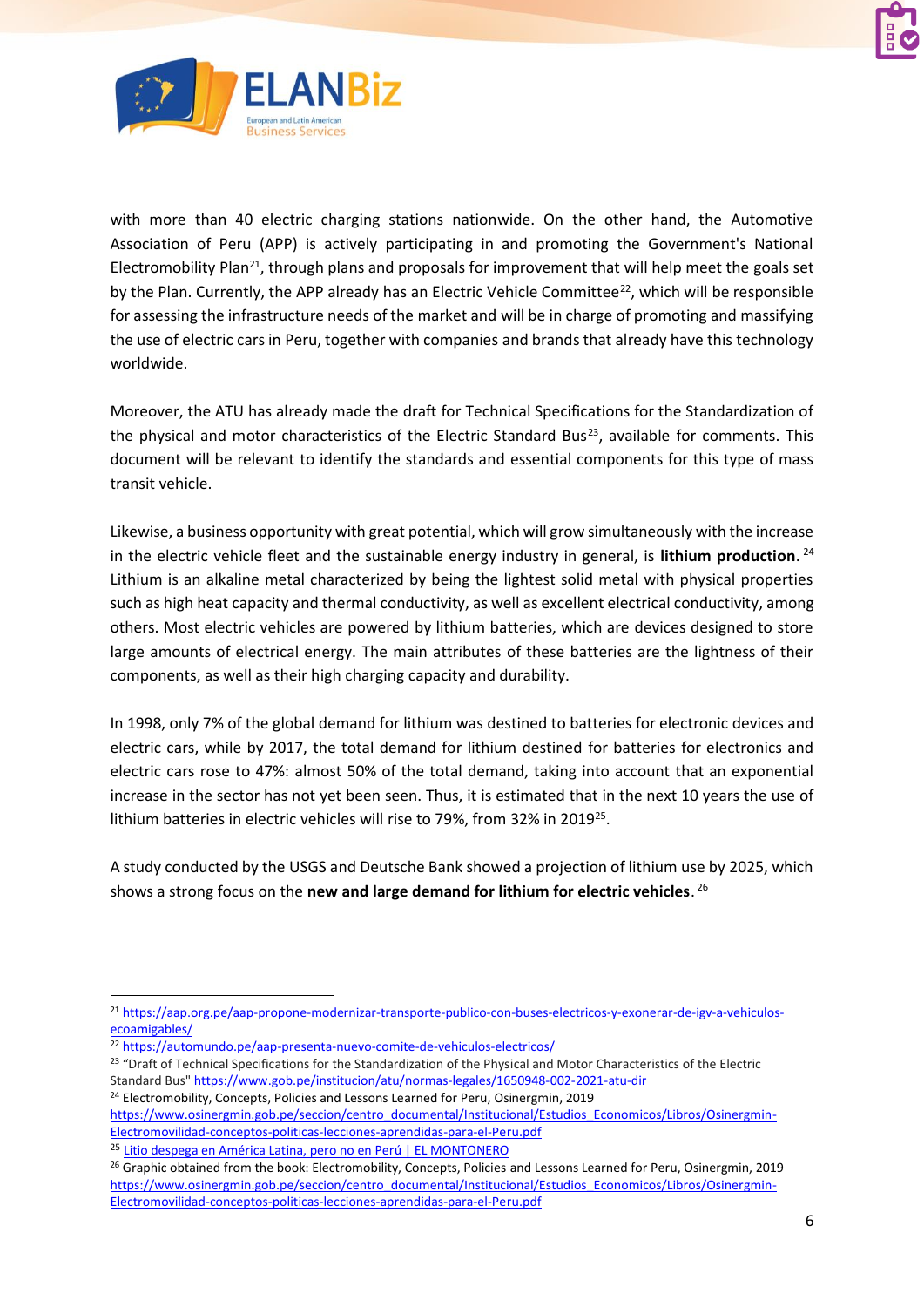





Given this increase in demand, lithium production will increase steadily in the future, which translates into a great opportunity for the development of this stage of production, which not only influences the extraction of the material, but also the entire production chain. Although Chile, Argentina and Bolivia have a portfolio of lithium projects and a greater potential for the development of this industry than Peru, the country also has an interesting potential, especially in the Puno region where lithium production will start in 2023 (Falchani Project $27$ ).



### **Other Business Opportunities with Local Governments**

As previously indicated, Engie initiated a pilot plan for electric buses in agreement with the district municipality of San Isidro. This type of agreement could be replicated with other **local governments,** 

<sup>&</sup>lt;sup>27</sup> En el 2023 comenzarán a producir toneladas de litio en Puno Irsd | La República (larepublica.pe)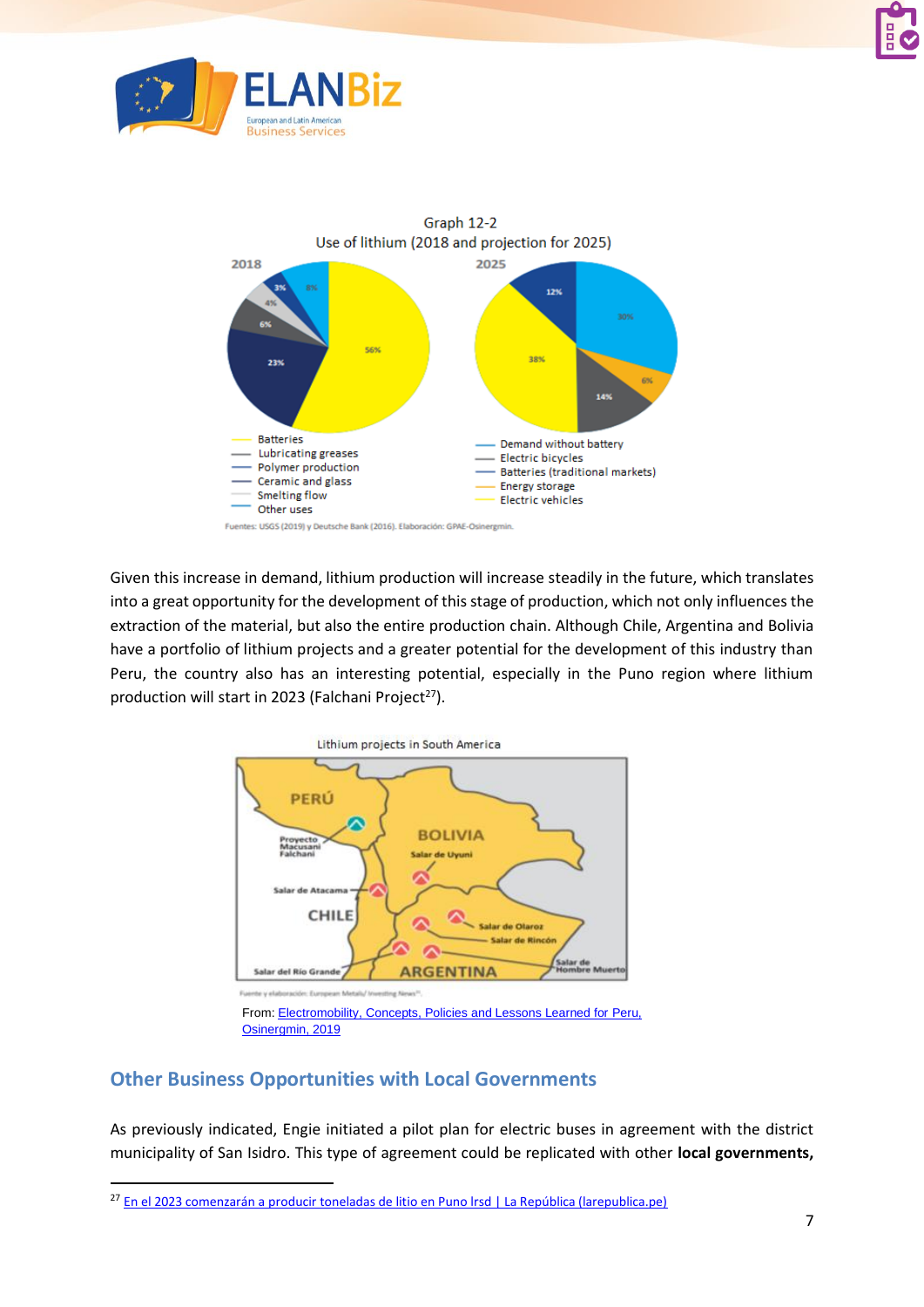



**district, provincial or regional municipalities** or with the aforementioned **ATU**, for the **mass introduction of electric vehicles in the national market through public transportation**. Likewise, the association through agreements with municipalities and local governments could be well received due to the **enormous deficiencies in mass public transportation** faced by the main metropolitan areas of Peru, especially Lima and Callao.

This could not only help in the goal of reducing national CO2 emissions, but would also reduce dependence on fossil fuels, of which Peru is a net importer. According to Osinergmin<sup>28</sup>, public transportation is the most appropriate place to start introducing electromobility. In all countries that already have a developed electric vehicle fleet, the introduction of electromobility began with public transportation, due to the benefits already mentioned, and it is through pilot projects that the benefits and improvements of this technology can be showcased.

### **Practical Recommendations for European Investors**

- Considering that there are already European utilities developing electromobility projects in Peru (Enel, Engie), there is an opportunity for small and medium-sized European suppliers and/or service providers related to **electromobility installations**.
- With regard to automotive companies, there is an opportunity **to supply spare parts or components for their electric vehicles**. Thus, we recommend contacting European automotive groups operating in Peru, such as the Volkswagen Group, Renault, Peugeot; both to evaluate the potential for the supply of spare parts, as well as for the possibility of managing or importing fleets of vehicles for the transportation of cargo, goods, or buses for mass transportation.
- With regard to **mass passenger transportation** (especially through electric buses), we recommend **exploring strategic alliances** with **district municipalities**, **provincial municipalities, regional governments** that have jurisdiction over the main urban areas of the country, as well as with the Urban Transportation Authority for Lima and Callao (ATU) to develop electromobility projects.

<sup>28</sup> Electromobility, Concepts, Policies and Lessons Learned for Peru, Osinergmin, 2019 [https://www.osinergmin.gob.pe/seccion/centro\\_documental/Institucional/Estudios\\_Economicos/Libros/Osinergmin-](https://www.osinergmin.gob.pe/seccion/centro_documental/Institucional/Estudios_Economicos/Libros/Osinergmin-Electromovilidad-conceptos-politicas-lecciones-aprendidas-para-el-Peru.pdf)[Electromovilidad-conceptos-politicas-lecciones-aprendidas-para-el-Peru.pdf](https://www.osinergmin.gob.pe/seccion/centro_documental/Institucional/Estudios_Economicos/Libros/Osinergmin-Electromovilidad-conceptos-politicas-lecciones-aprendidas-para-el-Peru.pdf)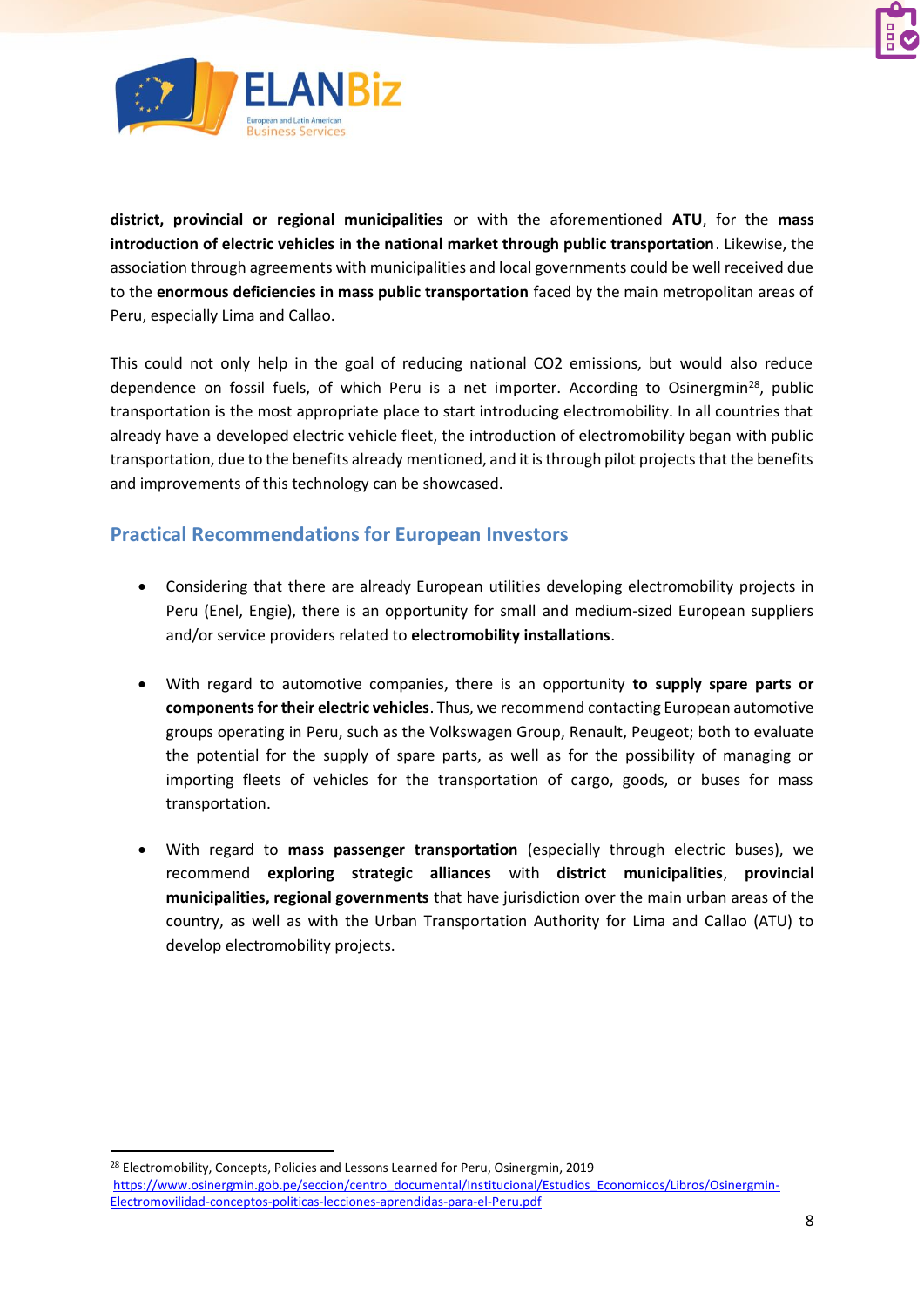



# **Useful Links**

- Event "E-motor 2018: Peru building the path to electromobility" first public exhibition of electric vehicles. <http://namasenergia.minem.gob.pe/es-pe/pagina/evento>
- Electromobility Congress 2018 [https://aap.org.pe/eventos/conferencias/participacion-en-conferencias/congreso-de](https://aap.org.pe/eventos/conferencias/participacion-en-conferencias/congreso-de-electromovilidad-2018/)[electromovilidad-2018/](https://aap.org.pe/eventos/conferencias/participacion-en-conferencias/congreso-de-electromovilidad-2018/)
- Presentation by the Ministry of Transport and Communications at the event organized by Green Finance for Latin America and the Caribbean [https://www.greenfinancelac.org/wp-content/uploads/2020/02/MTC-Panorama-de-En-en-](https://www.greenfinancelac.org/wp-content/uploads/2020/02/MTC-Panorama-de-En-en-Peru%CC%81.pdf)[Peru%CC%81.pdf](https://www.greenfinancelac.org/wp-content/uploads/2020/02/MTC-Panorama-de-En-en-Peru%CC%81.pdf)
- Electromobility, Concepts, Policies and Lessons Learned for Peru, Osinergmin, 2019 (Libro) [https://www.osinergmin.gob.pe/seccion/centro\\_documental/Institucional/Estudios\\_Econom](https://www.osinergmin.gob.pe/seccion/centro_documental/Institucional/Estudios_Economicos/Libros/Osinergmin-Electromovilidad-conceptos-politicas-lecciones-aprendidas-para-el-Peru.pdf) [icos/Libros/Osinergmin-Electromovilidad-conceptos-politicas-lecciones-aprendidas-para-el-](https://www.osinergmin.gob.pe/seccion/centro_documental/Institucional/Estudios_Economicos/Libros/Osinergmin-Electromovilidad-conceptos-politicas-lecciones-aprendidas-para-el-Peru.pdf)[Peru.pdf](https://www.osinergmin.gob.pe/seccion/centro_documental/Institucional/Estudios_Economicos/Libros/Osinergmin-Electromovilidad-conceptos-politicas-lecciones-aprendidas-para-el-Peru.pdf)<sup>29</sup> and its annexes available at:

[https://cdn.www.gob.pe/uploads/document/file/1306301/Anexo%20del%20libro%20%22El](https://cdn.www.gob.pe/uploads/document/file/1306301/Anexo%20del%20libro%20%22Electromovilidad.%20Conceptos%2C%20pol%C3%ADticas%20y%20lecciones%20aprendidas%20para%20el%20Per%C3%BA.%22.pdf) [ectromovilidad.%20Conceptos%2C%20pol%C3%ADticas%20y%20lecciones%20aprendidas%2](https://cdn.www.gob.pe/uploads/document/file/1306301/Anexo%20del%20libro%20%22Electromovilidad.%20Conceptos%2C%20pol%C3%ADticas%20y%20lecciones%20aprendidas%20para%20el%20Per%C3%BA.%22.pdf) [0para%20el%20Per%C3%BA.%22.pdf](https://cdn.www.gob.pe/uploads/document/file/1306301/Anexo%20del%20libro%20%22Electromovilidad.%20Conceptos%2C%20pol%C3%ADticas%20y%20lecciones%20aprendidas%20para%20el%20Per%C3%BA.%22.pdf)

<sup>29</sup> Schedules may be found at:

[https://cdn.www.gob.pe/uploads/document/file/1306301/Anexo%20del%20libro%20%22Electromovilidad.%20Conceptos](https://cdn.www.gob.pe/uploads/document/file/1306301/Anexo%20del%20libro%20%22Electromovilidad.%20Conceptos%2C%20pol%C3%ADticas%20y%20lecciones%20aprendidas%20para%20el%20Per%C3%BA.%22.pdf) [%2C%20pol%C3%ADticas%20y%20lecciones%20aprendidas%20para%20el%20Per%C3%BA.%22.pdf](https://cdn.www.gob.pe/uploads/document/file/1306301/Anexo%20del%20libro%20%22Electromovilidad.%20Conceptos%2C%20pol%C3%ADticas%20y%20lecciones%20aprendidas%20para%20el%20Per%C3%BA.%22.pdf)